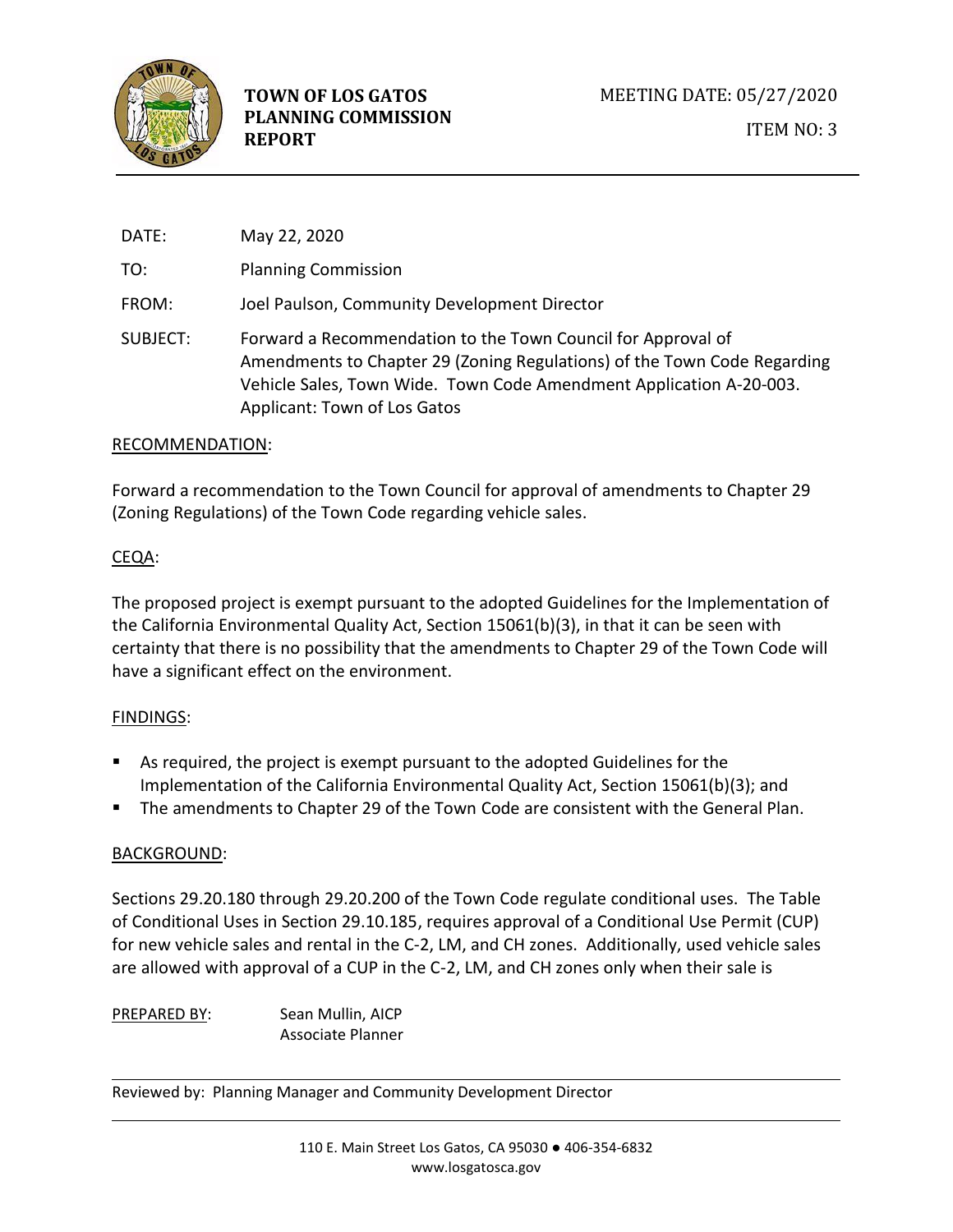PAGE **2** OF **4** SUBJECT: Vehicle Sales DATE: May 22, 2020

#### BACKGROUND (continued):

incidental to new vehicle sales and rental. Standalone used vehicle sales are not currently allowed as a permitted or conditional use in any zone.

The Town was approached by a business seeking to locate a standalone used vehicle sales business in the C-2 zone. Given the unique business model proposed by the business owner, staff forwarded the issue to the Town Council Policy Committee to seek input and direction on the appropriateness of standalone used vehicle sales in commercial and industrial zones.

On January 28, 2020, the Policy Committee discussed the matter and recommended that standalone used vehicle sales be allowed with an approved CUP for vehicle sales and rental in the C-2, LM, and CH zones (Exhibit 2). The Policy Committee recognized that vehicle sales would continue to require a CUP, and that the Planning Commission would consider whether a vehicle sales and rental use at a specific site is appropriate or not when reviewing the CUP application.

#### DISCUSSION:

### A. Amendments to the Town Code

The Policy Committee recommended that the Town Code be amended to allow standalone used vehicle sales with an approved CUP for vehicle sales and rental in the C-2, LM, and CH zones. Section 29.20.185, Table of Conditional Uses would be amended by striking "new" from the new vehicle sales and rental category and eliminating the used vehicle sales category. This change would eliminate the distinction between new and used vehicle sales, allowing standalone used vehicle sales in the C-2, LM, and CH zones with an approved CUP.

| <b>TABLE OF CONDITIONAL</b><br><b>USES</b>                                                  | RС | HR | R1 | <b>RD</b> | $R-M$ | <b>RMH</b> | $R$ -1D | $\overline{O}$ | $C-1$ | $C-2$ | CН | LM | <b>CM</b> |
|---------------------------------------------------------------------------------------------|----|----|----|-----------|-------|------------|---------|----------------|-------|-------|----|----|-----------|
| (7) Automotive (Vehicle sales, services, and related activities)                            |    |    |    |           |       |            |         |                |       |       |    |    |           |
| New vVehicle sales<br>a.<br>and rental                                                      |    |    |    |           |       |            |         |                |       | x     | x  | x  |           |
| Used vehicle sales<br>b.<br>only incidental to<br>new vehicle sales<br>and rental. Reserved |    |    |    |           |       |            |         |                |       | X     | X  | X  |           |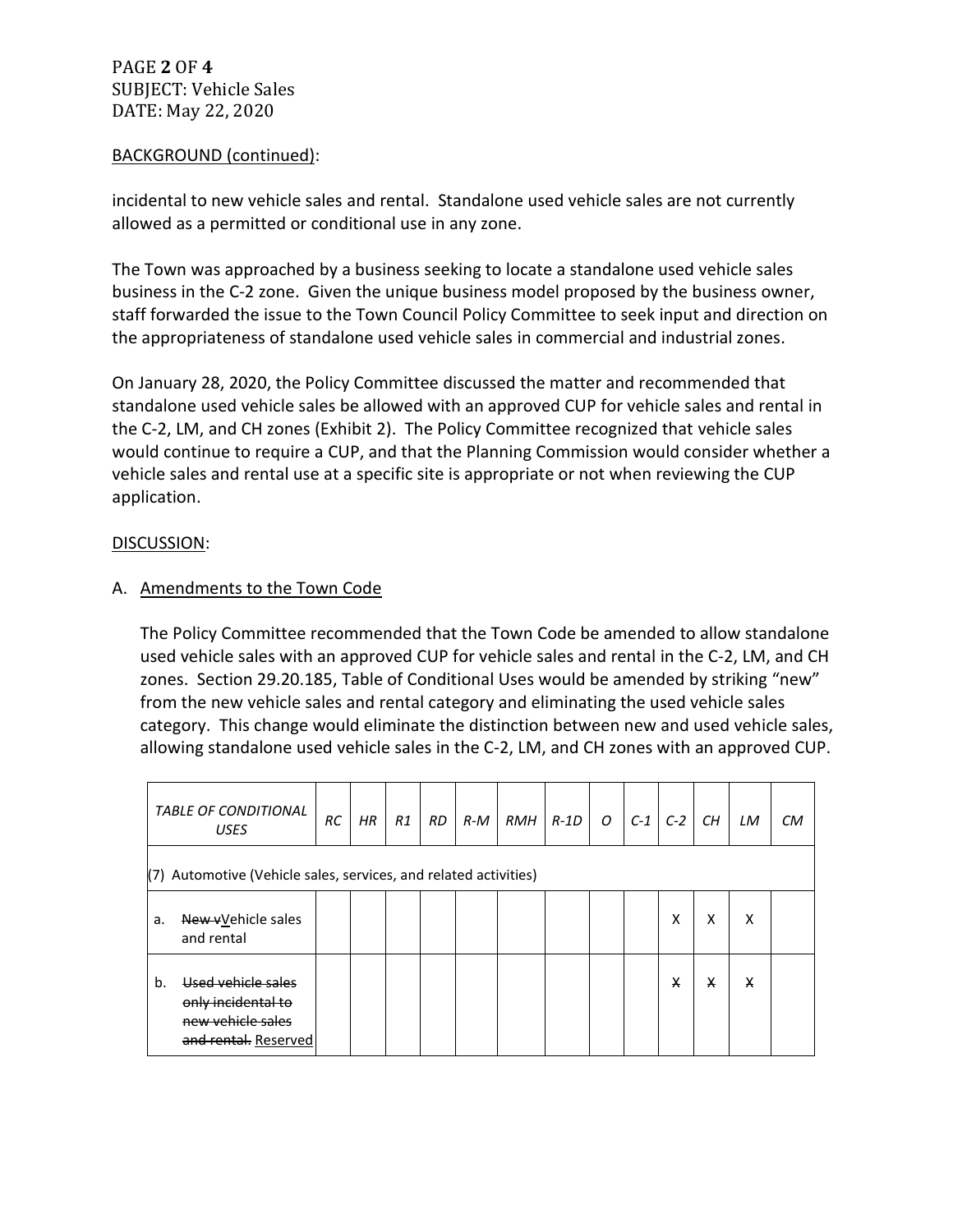# PAGE **3** OF **4** SUBJECT: Vehicle Sales DATE: May 22, 2020

#### DISCUSSION (continued):

#### B. Public Outreach

Public input has been requested through the following media and social media resources:

- A poster at the Planning counter at Town Hall;
- The Town's website home page, What's New;
- The Town's Facebook page;
- The Town's Twitter account;
- The Town's Instagram account; and
- The Town's Next Door page.

#### PUBLIC COMMENTS:

At this time, the Town has not received any public comments.

#### CONCLUSION:

#### A. Recommendation

Based on the direction of the Policy Committee, staff recommends that the Planning Commission review the information included in the staff report and forward a recommendation to the Town Council for approval of the amendments to Chapter 29 of the Town Code in the draft Ordinance. The Commission should also include any comments or recommended changes to the draft Ordinance in taking the following actions:

- 1. Make the finding that the proposed project is exempt, pursuant to the adopted Guidelines for the implementation of the California Environmental Quality Act, Section 15061 (b) (3), in that there is no possibility that the amendments to Chapter 29 of the Town Code in the draft Ordinance will have a significant effect on the environment (Exhibit 1);
- 2. Make the finding that the amendments to Chapter 29 of the Town Code in the draft Ordinance are consistent with the General Plan (Exhibit 1);
- 3. Forward a recommendation to the Town Council for approval of the amendments to Chapter 29 of the Town Code in the draft Ordinance (Exhibit 3).